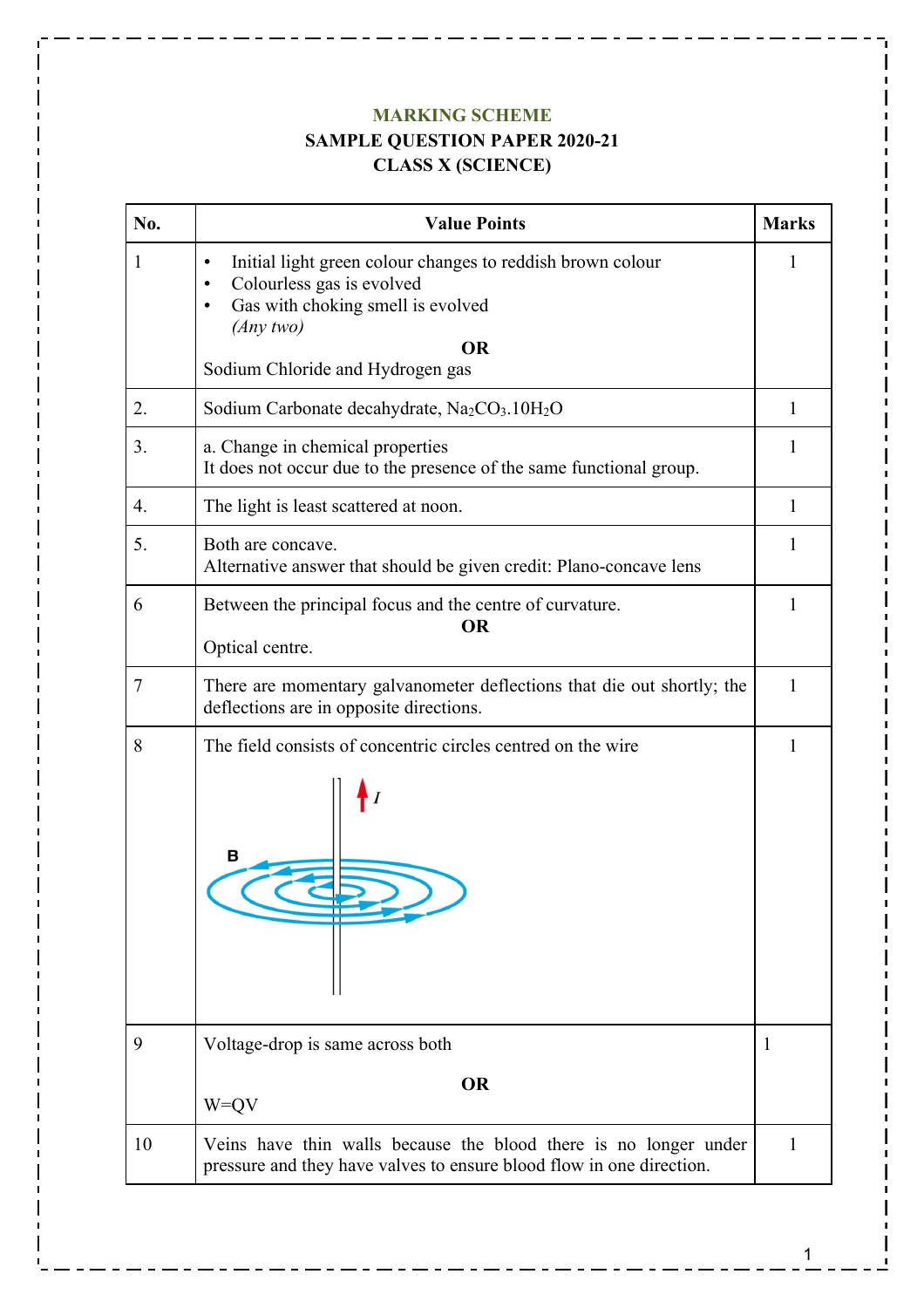| 11    | The inner lining of the small intestine has numerous finger-like<br>projections called villi which increase the surface area for absorption.        |              |  |  |  |
|-------|-----------------------------------------------------------------------------------------------------------------------------------------------------|--------------|--|--|--|
|       | <b>OR</b>                                                                                                                                           |              |  |  |  |
|       | Goat because herbivores eating grass need a longer small intestine to<br>allow the cellulose to be digested.                                        |              |  |  |  |
| 12    | Ozone layer protects us from harmful effects of UV radiation.<br>ОR                                                                                 |              |  |  |  |
|       | The loss of energy at each step is so great that very little usable energy<br>remains after four trophic levels.                                    |              |  |  |  |
| 13    | The pancreas secretes digestive juice which contains enzymes like<br>trypsin for digesting proteins and lipase for breakdown of emulsified<br>fats. |              |  |  |  |
| 14    | c) Assertion is True & Reason is False                                                                                                              |              |  |  |  |
| 15    | b) Both Assertion & Reasoning are correct, Reason is not correct<br>explanation of Assertion                                                        |              |  |  |  |
|       | <b>OR</b><br>b) Both Assertion & Reasoning are correct, Reason is not correct<br>explanation of Assertion                                           |              |  |  |  |
| 16    | a) Both Assertion & Reasoning are correct & Reason is the correct<br>explanation of Assertion                                                       |              |  |  |  |
| 17(i) | b) Tissue respiration                                                                                                                               |              |  |  |  |
| (ii)  | b) Anaerobic respiration                                                                                                                            |              |  |  |  |
| (iii) | Aerobic<br>b)<br>Anaerobic<br>Amount of energy is high<br>and consistent in aerobic<br>and low in anaerobic                                         | $\mathbf{1}$ |  |  |  |
| (iv)  | c) ii), iii), iv) only                                                                                                                              | 1            |  |  |  |
| (v)   | a) Location Aerobic-Cytoplasm and Anaerobic-Mitochondria                                                                                            |              |  |  |  |
| 18(i) | c) Cs>Rb>K>Na>Li                                                                                                                                    |              |  |  |  |
| (ii)  | b) As Hydrogen can easily lose one electron like alkali metals to form<br>positive ion                                                              |              |  |  |  |
| (iii) | a) F                                                                                                                                                |              |  |  |  |
| (iv)  | c) Electronegativity decreases down the group due to increase in atomic<br>radius/ tendency to gain electron decreases.                             |              |  |  |  |
| (v)   | d) F and Li are in the same period and across the period atomic                                                                                     |              |  |  |  |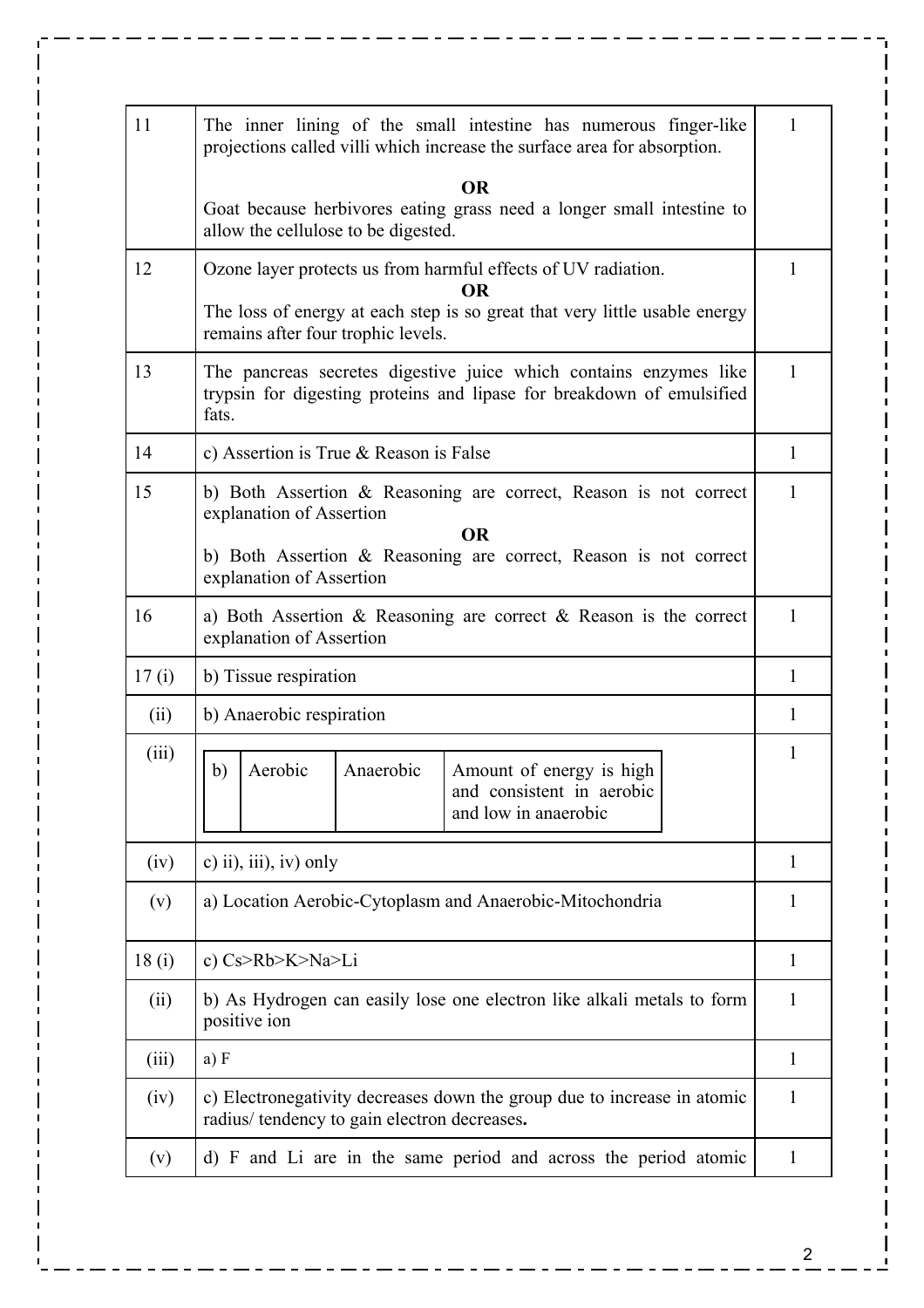|       | size/radius decreases from left to right.                                                                                                                                                                                                                                                                                                       |   |  |  |
|-------|-------------------------------------------------------------------------------------------------------------------------------------------------------------------------------------------------------------------------------------------------------------------------------------------------------------------------------------------------|---|--|--|
| 19(i) | b) Convex                                                                                                                                                                                                                                                                                                                                       | 1 |  |  |
| (ii)  | $P=1/f$<br>$P_1 = 1/f_1$ and $P_2 = 1/f_2$<br>$P_1/P_2 = 4/1$ , hence $(1/f_1)/(1/f_2) = 4/1$<br>Hence $f_1/f_2 = 1/4$<br>b) $\frac{1}{4}$                                                                                                                                                                                                      |   |  |  |
| (iii) | Ratio of height of image to height of object<br>a)                                                                                                                                                                                                                                                                                              |   |  |  |
| (iv)  | $m=v/u$<br>$3 = 24/u$<br>Hence $u = 8$ cm<br>c) 8 cm                                                                                                                                                                                                                                                                                            |   |  |  |
| (v)   | c) Not-so-thick lenses would not make the telescope very heavy and<br>they will also allow considerable amount of light to pass through them.                                                                                                                                                                                                   |   |  |  |
| 20(i) | c. Electrical to Mechanical                                                                                                                                                                                                                                                                                                                     | 1 |  |  |
| (ii)  | b. The bar will be magnetised as long as there is current in the circuit.                                                                                                                                                                                                                                                                       | 1 |  |  |
| (iii) | a. A bar magnet                                                                                                                                                                                                                                                                                                                                 | 1 |  |  |
| (iv)  | d. Only II                                                                                                                                                                                                                                                                                                                                      | 1 |  |  |
| (v)   | a. For a current of 0.8A the magnetic field is 13 mT                                                                                                                                                                                                                                                                                            | 1 |  |  |
|       | <b>Section B</b>                                                                                                                                                                                                                                                                                                                                |   |  |  |
| 21    | Bile juice makes the acidic food coming from the stomach alkaline for<br>the action of pancreatic enzymes. Bile salts break the large globules of<br>fat in the intestine to smaller globules increasing the efficiency of<br>enzyme action. This is similar to the emulsifying action of soaps on dirt.<br><b>OR</b>                           |   |  |  |
|       | The separation keeps oxygenated and deoxygenated blood from mixing<br>allowing a highly efficient supply of oxygen to the body. This is useful<br>in animals that have high energy needs (birds and mammals) which<br>constantly use energy to maintain their body temperature.                                                                 |   |  |  |
| 22    | Sunlight<br>6CO <sub>2</sub><br>6H,O<br>$C_6H_{12}O_6$<br>60,<br>Carbon dioxide<br>chlorophyll<br>carbohydrate<br>water<br>oxygen<br>Absorption of light energy by chlorophyll.<br>Conversion of light energy to chemical energy and splitting of<br>water molecules into hydrogen and oxygen.<br>Reduction of carbon dioxide to carbohydrates. | 2 |  |  |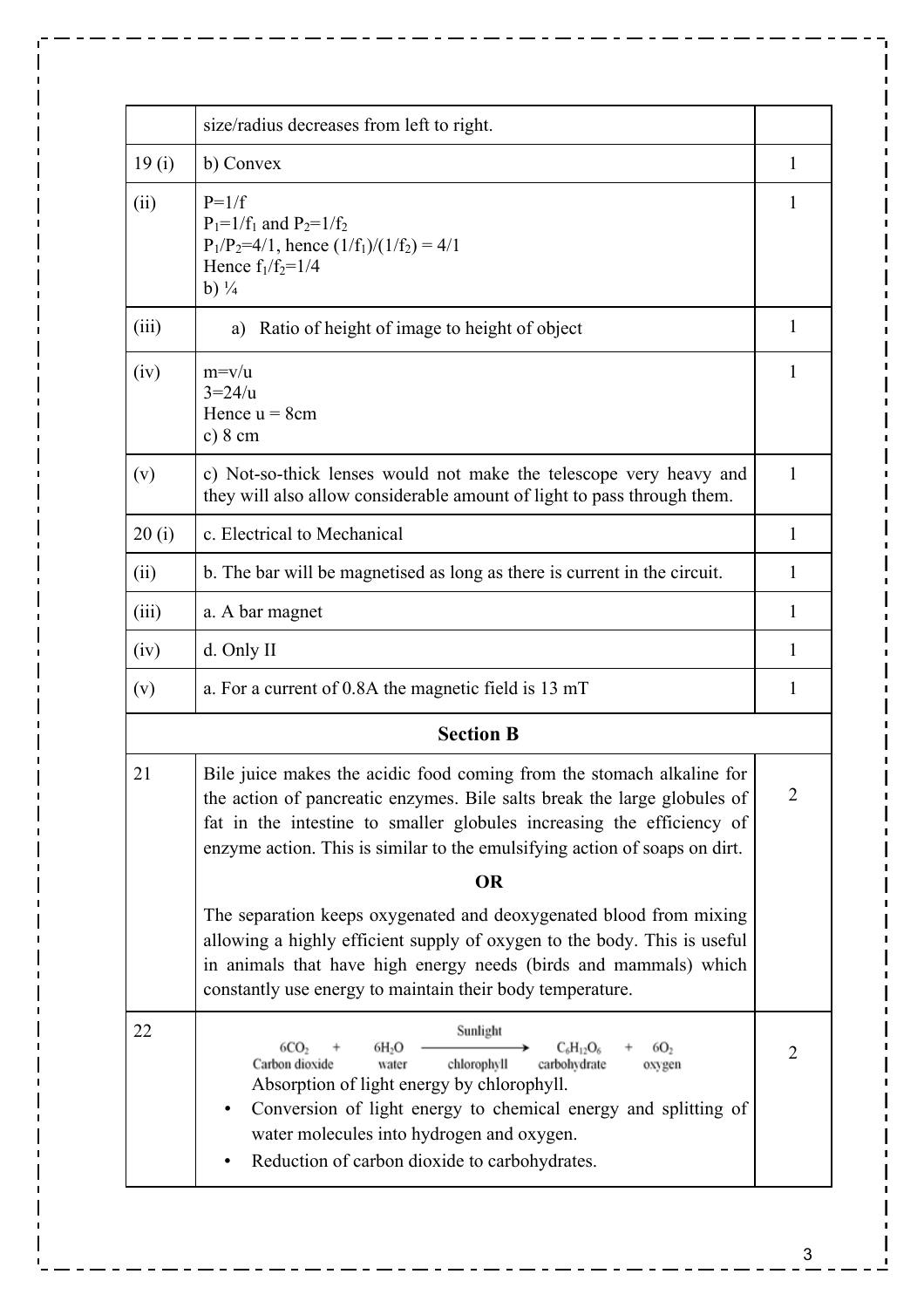|           | These steps need not take place one after the other immediately.<br>For example, desert plants take up carbon dioxide at night and<br>prepare an intermediate which is acted upon by the energy<br>absorbed by the chlorophyll during the day                                                                                                                                                                    |                              |  |  |
|-----------|------------------------------------------------------------------------------------------------------------------------------------------------------------------------------------------------------------------------------------------------------------------------------------------------------------------------------------------------------------------------------------------------------------------|------------------------------|--|--|
| 23        | Burn compound in air/ oxygen; Gas evolved turns lime water<br>milky                                                                                                                                                                                                                                                                                                                                              | $\mathbf{1}$                 |  |  |
|           | - By sharing its four valence electrons with other elements.<br><b>OR</b>                                                                                                                                                                                                                                                                                                                                        |                              |  |  |
|           | Due to self linking ability of carbon/catenation<br>Since carbon has a valency of four it can form bonds with four<br>other atoms of carbon or atoms of some other mono-valent<br>element.<br>Due to small size of carbon it forms very strong and (or) stable<br>bonds with other elements<br>(Any two)                                                                                                         | $1 + 1$                      |  |  |
| 24        | i. $S > R > P > Q$<br>Cu and $QSO4$<br>ii.                                                                                                                                                                                                                                                                                                                                                                       | $\mathbf{1}$<br>$\mathbf{1}$ |  |  |
| 25        | The phenomenon is called dispersion.<br>Speed of Violet Light inside the prism is slowest and that of Red is<br>highest. Hence, deviation of Violet Light is maximum and that of Red is<br>minimum.                                                                                                                                                                                                              |                              |  |  |
| 26        | The overall current needed = $9A$ . The voltage is 12V<br>Hence by Ohm's Law V=IR,<br>The resistance for the entire circuit = $12/9 = 4/3 \Omega$ . = R<br>$R_1$ and $R_2$ are in parallel.<br>Hence, $R = (R_1 R_2)/(R_1 + R_2) = 4R_2/(4+R_2) = 4/3$<br>$R_2 = 2\Omega$                                                                                                                                        |                              |  |  |
|           | <b>Section-C</b>                                                                                                                                                                                                                                                                                                                                                                                                 |                              |  |  |
| 27        | The ratio obtained is 9:3:3:1 in which parental as well as new<br>combinations are observed. This indicates that progeny plants have not<br>inherited a single whole gene set from each parent.<br>Every germ cell takes one chromosome from the pair of maternal and<br>paternal chromosomes. When two germ cells combine, segregation of<br>one pair of characters is independent of other pair of characters. | 3                            |  |  |
| <b>OR</b> |                                                                                                                                                                                                                                                                                                                                                                                                                  |                              |  |  |
|           | In human beings, the genes inherited from our parents decide whether<br>we will be boys or girls. Women have a perfect pair of sex<br>chromosomes (XX). But, men have a mismatched pair (XY).                                                                                                                                                                                                                    |                              |  |  |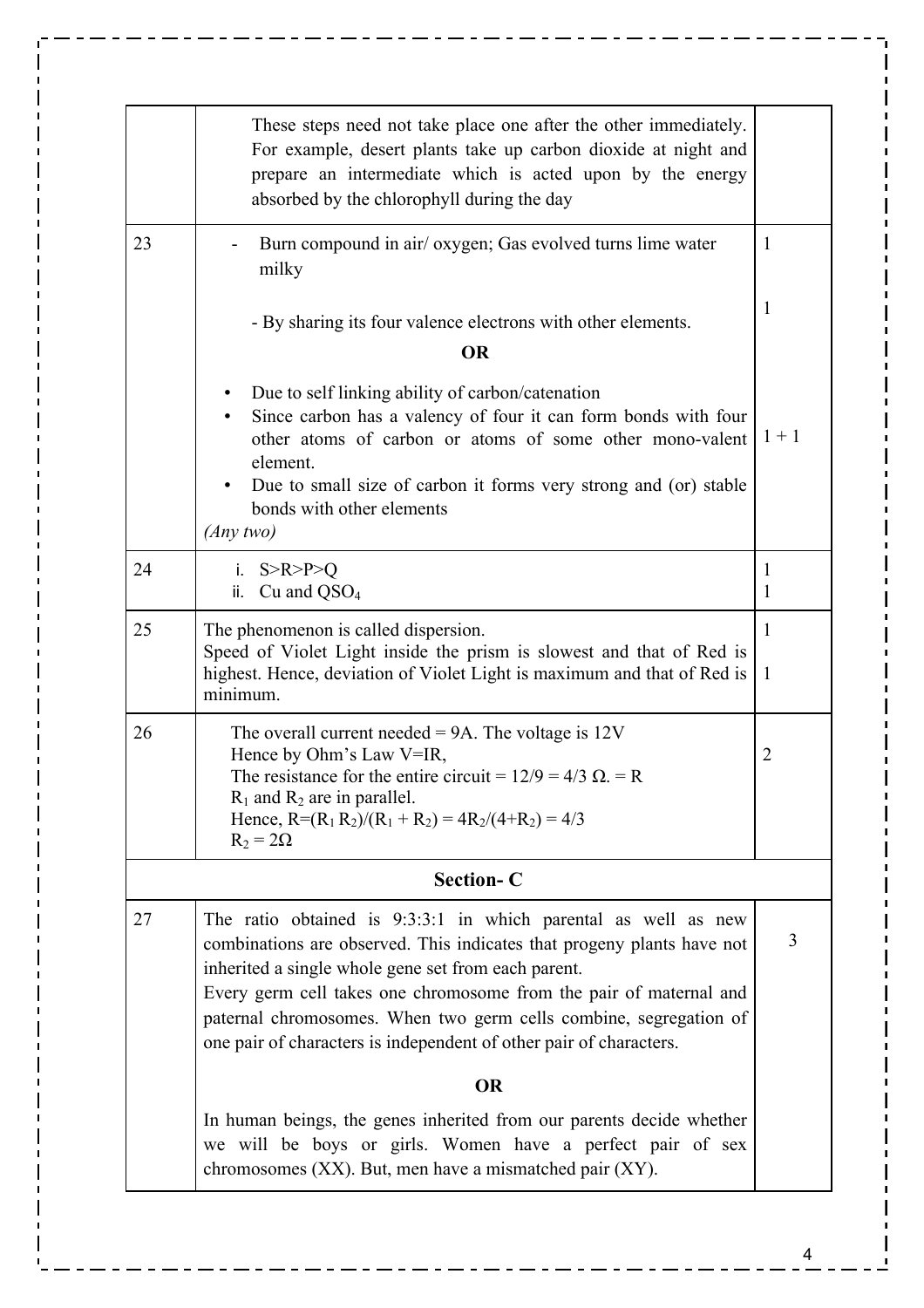|    | All children will inherit an X chromosome from their mother regardless<br>of whether they are boys or girls. Thus, the sex of the children will be<br>determined by what they inherit from their father. A child who inherits<br>an X chromosome from her father will be a girl, and one who inherits a<br>Y chromosome from him will be a boy.                                                                                                                                                                    |                     |
|----|--------------------------------------------------------------------------------------------------------------------------------------------------------------------------------------------------------------------------------------------------------------------------------------------------------------------------------------------------------------------------------------------------------------------------------------------------------------------------------------------------------------------|---------------------|
| 28 | Use of Plastic cups raised the concern towards hygiene thus they were<br>replaced by <i>disposable plastic cups</i> .<br>Plastic cups are non-biodegradable and harm the environment friendly.<br>They were thus replaced by Kulhads.<br>Making Kulhad made of clay on a large scale resulted in the loss of top<br>fertile soil.<br>Now, disposable paper cups are used because - the paper can be<br>recycled, it is biodegradable and is eco-friendly material which does not<br>cause environmental pollution. | 3                   |
| 29 | Blood passes through filtration units in the kidney called nephron<br>Passes through glomerulus in the Bowman's capsule - Ultra<br>filtration<br>Filtrate initially has glucose, amino acids, water, salts and<br>nitrogenous waste<br>Reabsorption – Water (as per the need of the body), Glucose and<br>amino acids are all reabsorbed -<br>Secretion of excess water, salts and urea (nitrogenous waste)<br>which makes up the urine                                                                            | 3                   |
| 30 | a. Heating of lead nitrate; and electrolysis of acidified water<br>b.<br>Sunlight<br>$\blacktriangleright$ 2Ag <sub>(s)</sub> + Cl <sub>2 (g)</sub><br>2AgCl <sub>(s)</sub><br>(No deduction for not mentioning state of reactants and products.)                                                                                                                                                                                                                                                                  | $\overline{2}$<br>1 |
| 31 | D, As it is on the left side of the table in group 2<br>(i)<br>(ii) $C$ , as it is in the group 18/ Noble gas<br>(iii) E, as we move from left to right across a period, atomic radius<br>decreases                                                                                                                                                                                                                                                                                                                | 1<br>1<br>1         |
|    |                                                                                                                                                                                                                                                                                                                                                                                                                                                                                                                    |                     |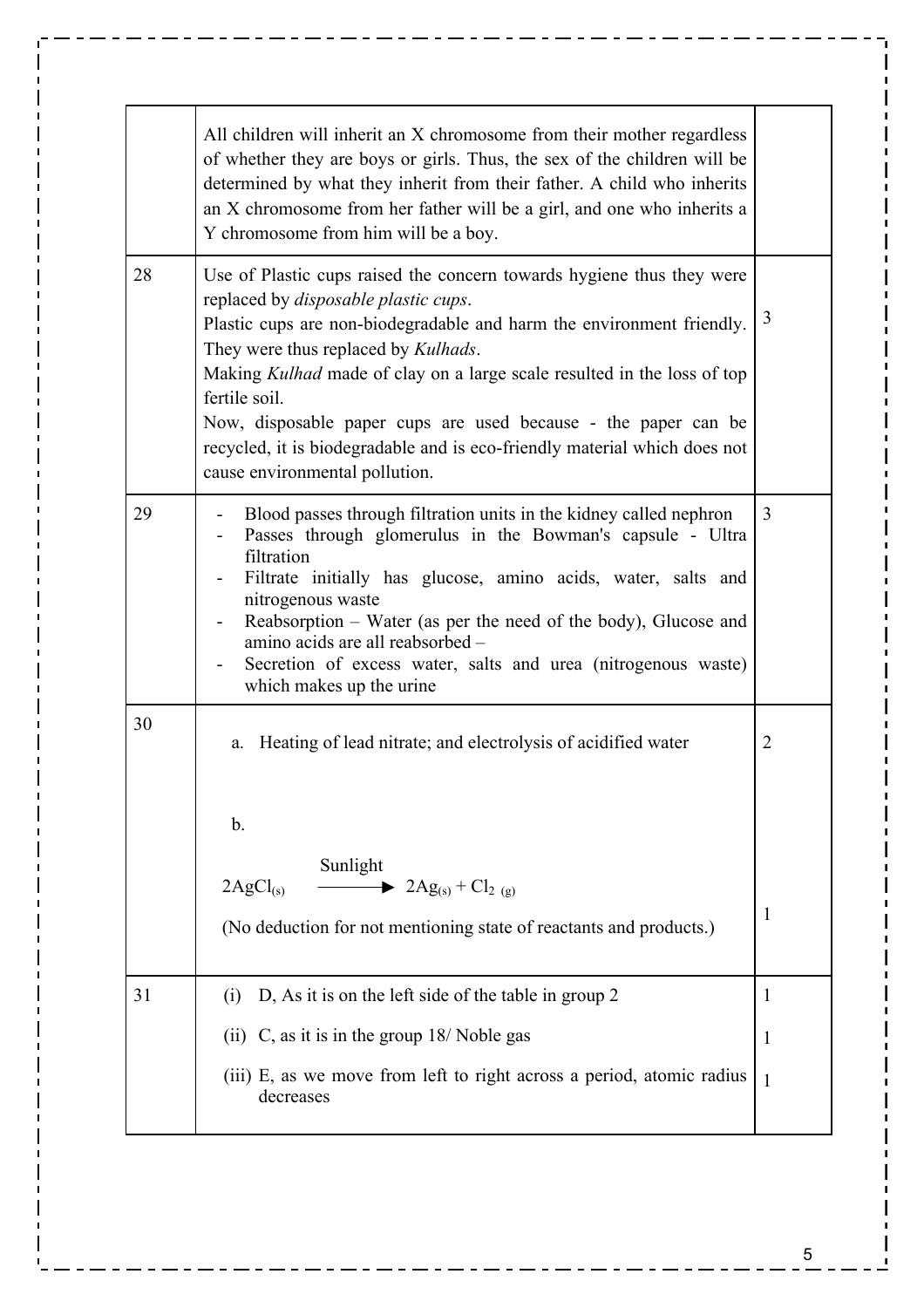| 32 | a.<br>$E \cdot C$                                                                                                                                                                    | $\overline{2}$ |  |  |  |
|----|--------------------------------------------------------------------------------------------------------------------------------------------------------------------------------------|----------------|--|--|--|
|    | 8<br>8                                                                                                                                                                               |                |  |  |  |
|    |                                                                                                                                                                                      |                |  |  |  |
|    |                                                                                                                                                                                      |                |  |  |  |
|    |                                                                                                                                                                                      |                |  |  |  |
|    |                                                                                                                                                                                      |                |  |  |  |
|    |                                                                                                                                                                                      |                |  |  |  |
|    | b. Ionic compounds do not conduct electricity in solid state due to<br>absence of free ions but they conduct electricity in molten and<br>aqueous state due to presence of free ions | $\overline{1}$ |  |  |  |
| 33 | Refractive index = speed of light in vacuum / speed of light in   1<br>medium.                                                                                                       |                |  |  |  |
|    | Since the refractive index of diamond is more, hence the speed of<br>light is lesser in diamond.                                                                                     |                |  |  |  |
|    | Let speed of light in water $vev_w$ and in diamond bev <sub>d</sub> .                                                                                                                |                |  |  |  |
|    | Refractive index of diamond w.r.t water is say $n =$                                                                                                                                 |                |  |  |  |
|    | Speed of light in water / speed of light in diamond.<br>$\mathbf{n} = \mathbf{v}_{\mathbf{w}} / \mathbf{v}_{\mathbf{d}}$                                                             |                |  |  |  |
|    | Dividing both numerator and denominator by speed of light [c] we<br>get                                                                                                              |                |  |  |  |
|    | $n = (v_w/c) \div (v_d/c) =$ Inverse Ratio of refractive index of water and<br>diamond.                                                                                              | 0.5            |  |  |  |
|    | $n= 2.42/1.33 = 1.82$ (approx.)                                                                                                                                                      |                |  |  |  |
| 34 | Milk of magnesia 10<br>٠                                                                                                                                                             |                |  |  |  |
|    | Gastric juices<br>-1                                                                                                                                                                 | $\overline{2}$ |  |  |  |
|    | <b>Brine</b><br>7                                                                                                                                                                    |                |  |  |  |
|    | Aqueous Sodium hydroxide<br>13                                                                                                                                                       |                |  |  |  |
|    | Baking soda undergoes thermal decomposition to form $Na2CO3$ , $CO2$                                                                                                                 |                |  |  |  |
|    | and $H_2O$ ; $CO_2$ makes the cake fluffy & soft                                                                                                                                     |                |  |  |  |
|    | Heat<br>NaHCO <sub>3</sub> $\rightarrow$ Na <sub>2</sub> CO <sub>3</sub> + CO <sub>2</sub> + H <sub>2</sub> O                                                                        |                |  |  |  |
|    | Uses                                                                                                                                                                                 |                |  |  |  |
|    | Used in fire extinguishers/ antacid to neutralize excess acid in stomach /                                                                                                           |                |  |  |  |
|    | to neutralize the effect of acid in insect sting.                                                                                                                                    | $\mathbf{1}$   |  |  |  |

6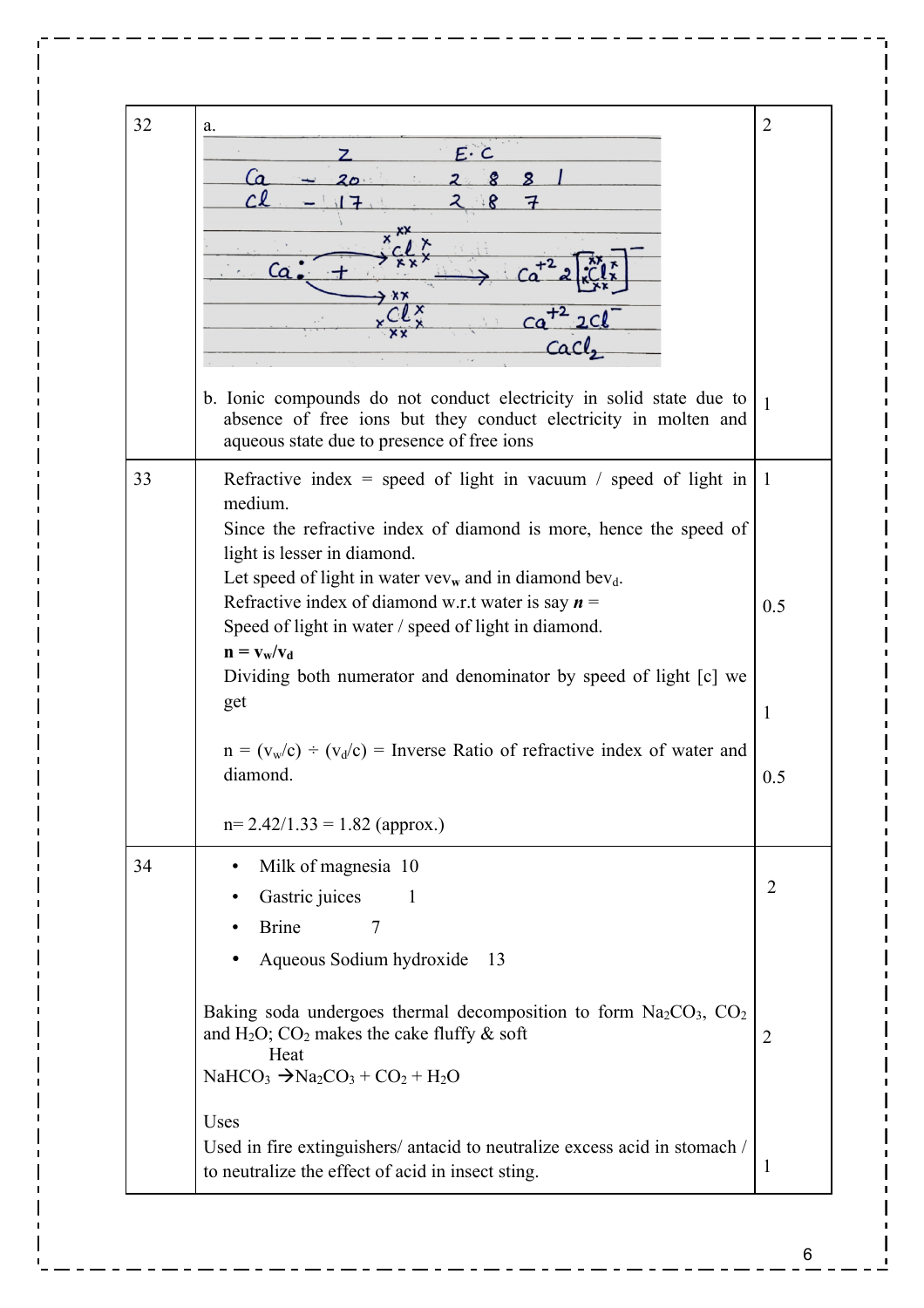

7